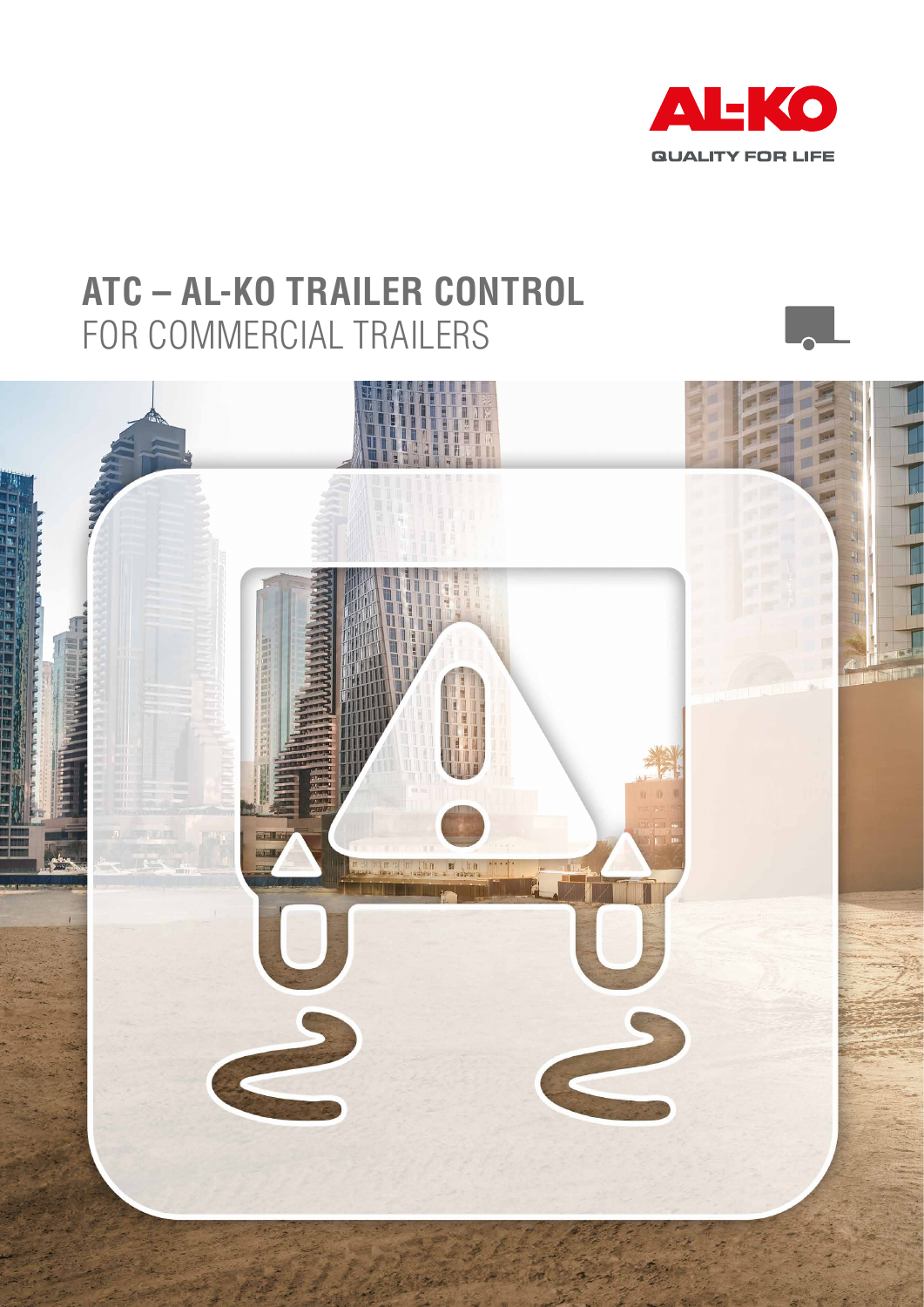# ATC – AL-KO TRAILER CONTROL

### **THE ANTI SNAKING SYSTEM FOR COMMERCIAL TRAILERS\***

# **NEW: for commercial trailers up to 3,500kg**

#### SIMPLY CLEVER

Avoidance manoeuvres or side winds can cause trailers to start swinging. AL-KO Trailer Control actively counteracts these forces. It detects the swinging motion directly at the axle and automatically brakes the trailer gently.

#### KEEP SAFELY IN THE TRAFFIC LANE

The emergency system reacts automatically when the swaying of the vehicle combination exceeds limit values.

- I Sensors react even to slight lateral accelerations.
- I The trailer immediately brakes automatically. The driver barely notices this correction.
- I Braking automatically puts the trailer back on track, i.e. there is little risk of a rear-end collision due to sudden, sharp braking, and an overtaking manoeuvre is not affected.





The driving behaviour of the trailer is permanently monitored by the ATC. Sensors detect dangerous lateral movements directly on the trailer axle, even before an ESP system for trailers installed in the car is able to sense the pendulum movement. The trailer will immediately – without any action on the part of the driver – brake gently and return to a stable driving condition.

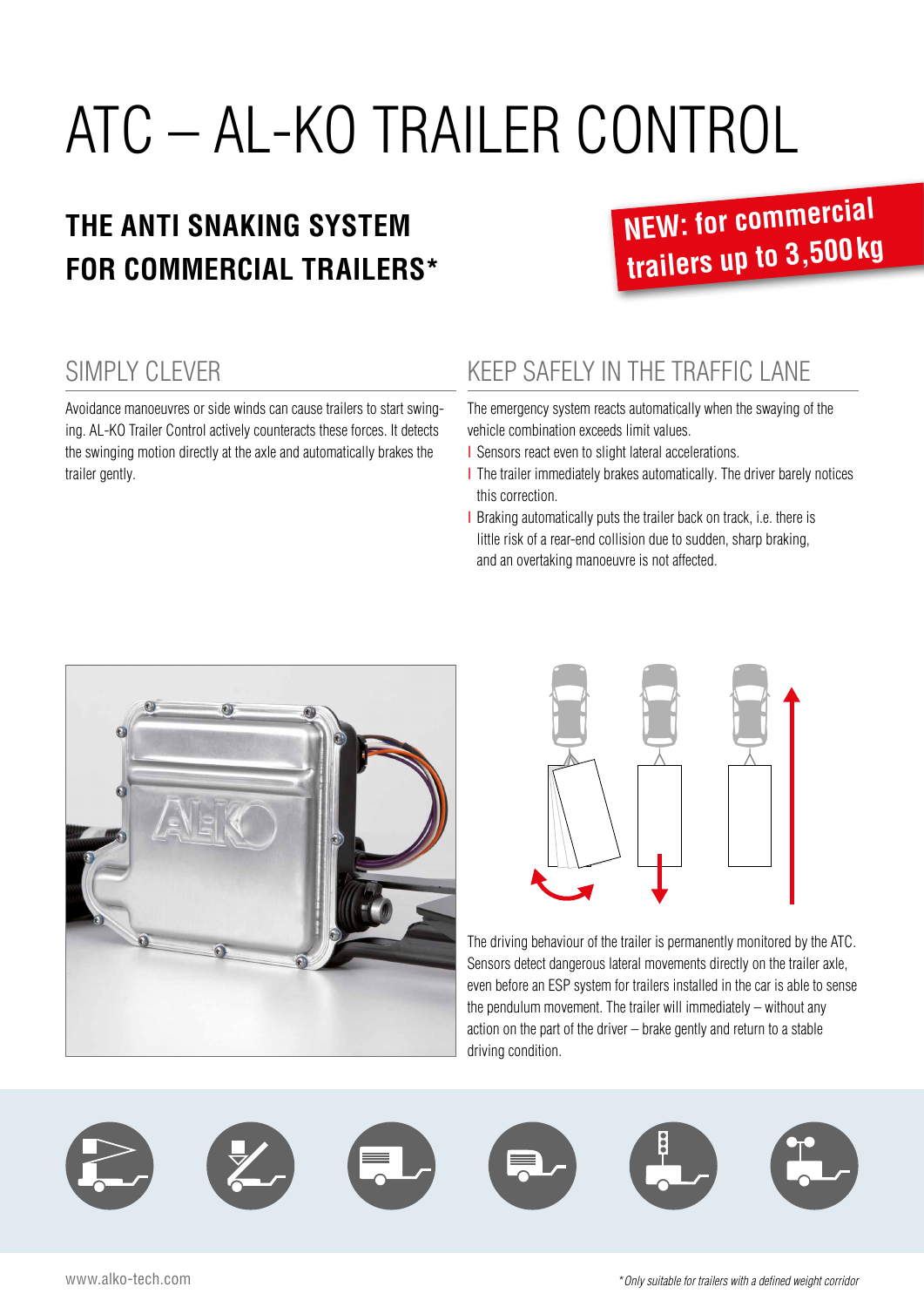#### **ATC installation in AL-KO chassis**

| AL-KO chassis | <b>Gross weight</b><br>min. - max. kg | <b>Unladen weight</b><br>min. kg | Part no. |
|---------------|---------------------------------------|----------------------------------|----------|
|               | $750 - 1,000$                         | 500                              | 1223022  |
|               | $1,001 - 1,300$                       | 800                              | 1223022  |
|               | $1,301 - 1,500$                       | 1,000                            | 1223023  |
|               | $1,501 - 1,800$                       | 1,100                            | 1223287  |
|               | $1,801 - 2,000$                       | 1,300                            | 1225186  |
|               | $2,000 - 2,500$                       | 1,600                            | 695822   |
|               | $2,500 - 3,000$                       | 2,000                            | 695825   |
|               | $3,000 - 3,500$                       | 2,500                            | 695829   |
|               | $1,300 - 1,600$                       | 1,000                            | 1223161  |
|               | $1,601 - 2,000$                       | 1,200                            | 1223162  |
|               | $2,001 - 2,500$                       | 1,600                            | 1223288  |
|               | $2,501 - 2,800$                       | 1,800                            | 1730034  |
|               | $2,800 - 3,500$                       | 2,200                            | 695819   |

# 2LINK CONNECTIVITY SYSTEM



### **NEW: GREATER SAFETY AND COMFORT DURING TRANSPORT**

AL-KO 2LINK offers the option to monitor important safety functions on your smartphone while driving. The core element is the 2LINK box. Installed in the drawbar area, it processes the data from the sensors in the body and transmits these to the 2LINK app that you can download free of charge from the Apple App and Google Play stores.





#### 2LINK APP

**I** ATC status display **I** TPMS status display I Levelling function **I** Service locator I Various operating manuals For more information on 2LINK and on the APP, visit www.alko-tech.com/en/2link-for-trailers



**AL-KO**